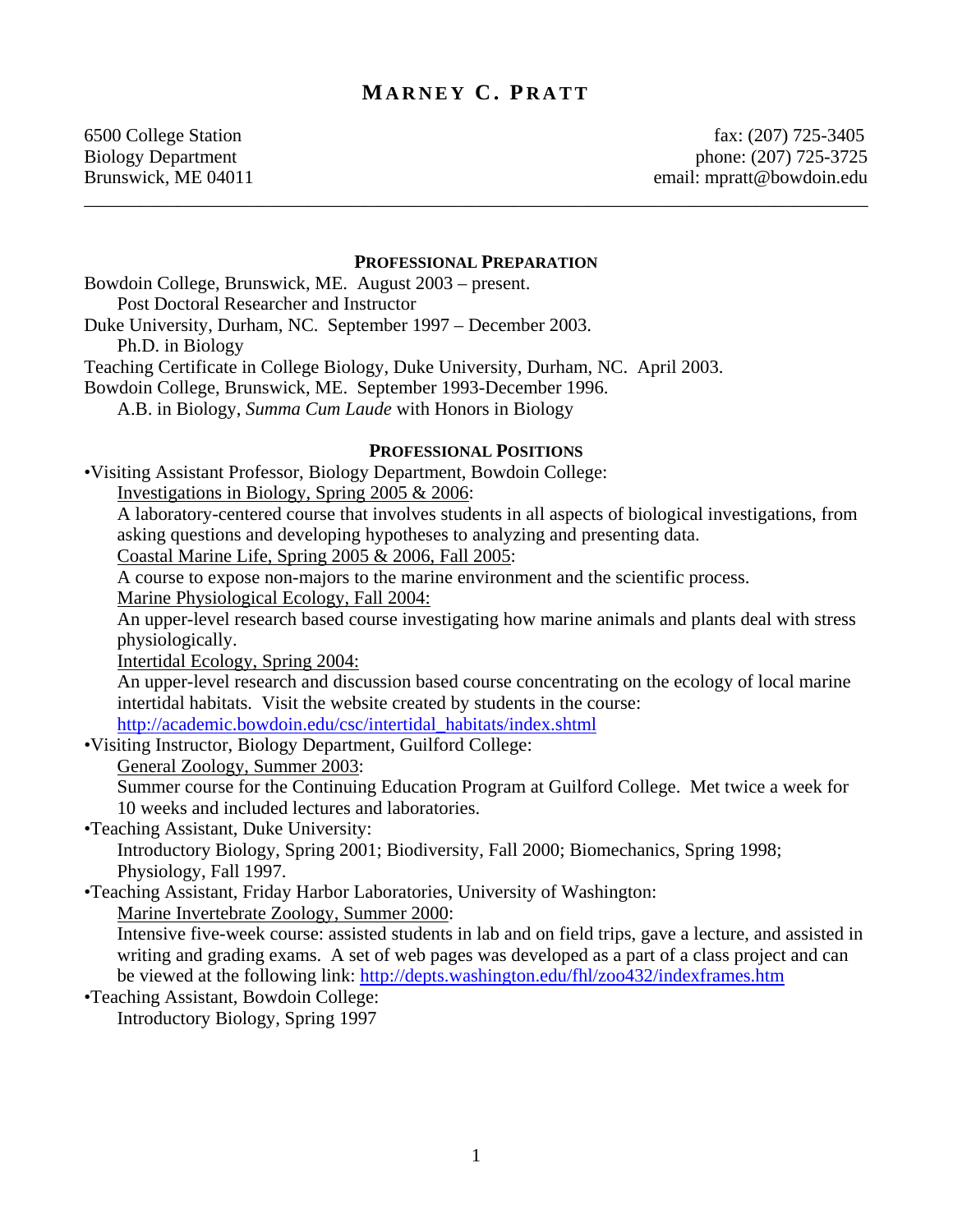## **PUBLICATIONS**

Fleet, C.M., Rosser, M.F., Zufall, R., **Pratt, M.C.**, Feldman, T.S., Lemons, P.P. (in Press). Analysis of hiring practices in biology departments of post-secondary educational institutions. BioScience

**Pratt, M.C.** (2005). Consequences of coloniality: the influence of colony form and size on feeding success in the bryozoan *Membranipora membranacea*. Mar. Ecol. Prog. Ser. 303:153-165

- **Pratt, M.C.** (2004). The effect of zooid spacing on bryozoan feeding success: is competition or facilitation more important? Biol. Bull. 27:17-27
- **Pratt, M.C.** and Johnson, A.S. (2002). Strength, drag, and dislodgement of two competing intertidal algae from two wave exposures and four seasons. J. Exp. Mar. Biol. Ecol. 272:71-101

## **SUBMITTED PUBLICATIONS OR IN PREPARATION**

- \***Pratt, M.C.** and Grason, E.W. Invasive species as a new food source: does a native nudibranch prefer eating an invasive bryozoan? In preparation for Biological Invasions.
- \*Chan, B., Levin, I. and **Pratt, M.C.** Size dependent respiration response to hypoxia in the juvenile sea star *Asterias forbesi*. In preparation for Marine Biology.
- **Pratt, M.C.** Using physiological ecology to understand the success of an invasive species of bryozoan in the Gulf of Maine. In preparation for Biological Invasions.
- **Pratt, M.C.** The effect of water velocity on feeding success and abundance in bryozoans. In preparation for J. Exp. Mar. Biol. Ecol.
- \*indicates undergraduate student coauthorship.

## **RESEARCH EXPERIENCE**

EFFECT OF TEMPERATURE ON THE PHYSIOLOGICAL ECOLOGY OF TWO CLOSELY RELATED SEA STARS •Post doctoral research, Bowdoin College, August 2005 – present.

There are two common species of sea stars on the east coast of North America: *Asterias rubens* (=*vulgaris*) has a more northern limit, while *Asterias forbesi* has a more southern limit. Both species are found from central Maine to Cape Hatteras. Historical records indicate that *A. rubens* was more abundant along the Maine coast, but more recently *A. forbesi* seems to be the more dominant species. I am measuring each species response to temperature to determine if increasing environmental temperatures may be contributing to the northern expansion of *A. forbesi*.

*MEMBRANIPORA MEMBRANACEA* AS AN INVASIVE SPECIES IN THE GULF OF MAINE

•Post doctoral research, Bowdoin College, August 2003 – present.

*Membranipora membranacea*, an encrusting bryozoan, first appeared in the Gulf of Maine in 1987 and has since become a dominant epiphyte on native algae such as kelps. I am currently investigating the consequences of the *Membranipora* introduction on the local community. I mentored an undergraduate honors student, Emily Grason, on a project looking at what native predators will eat *Membranipora* and comparing predator preference for *Membranipora* versus native species of bryozoans. I am also comparing the feeding performance, growth, respiration rate, and competitive ability of *Membranipora* to other resident bryozoans.

FLOW, FEEDING, AND FORM: CONSEQUENCES OF COLONIALITY IN BRYOZOANS

- •Ph.D. dissertation research with Dr. S. Vogel, Duke University, Fall 1998 Fall 2003. I spent several summers (1999-2002) collecting data at the Friday Harbor Laboratories investigating
	- how water velocity affects feeding success, growth, and survival in erect and encrusting marine bryozoans. Results suggest that an encrusting species (*Membranipora membranacea*) seems to be able to capture more food, grow faster, and survive longer than other species. One reason why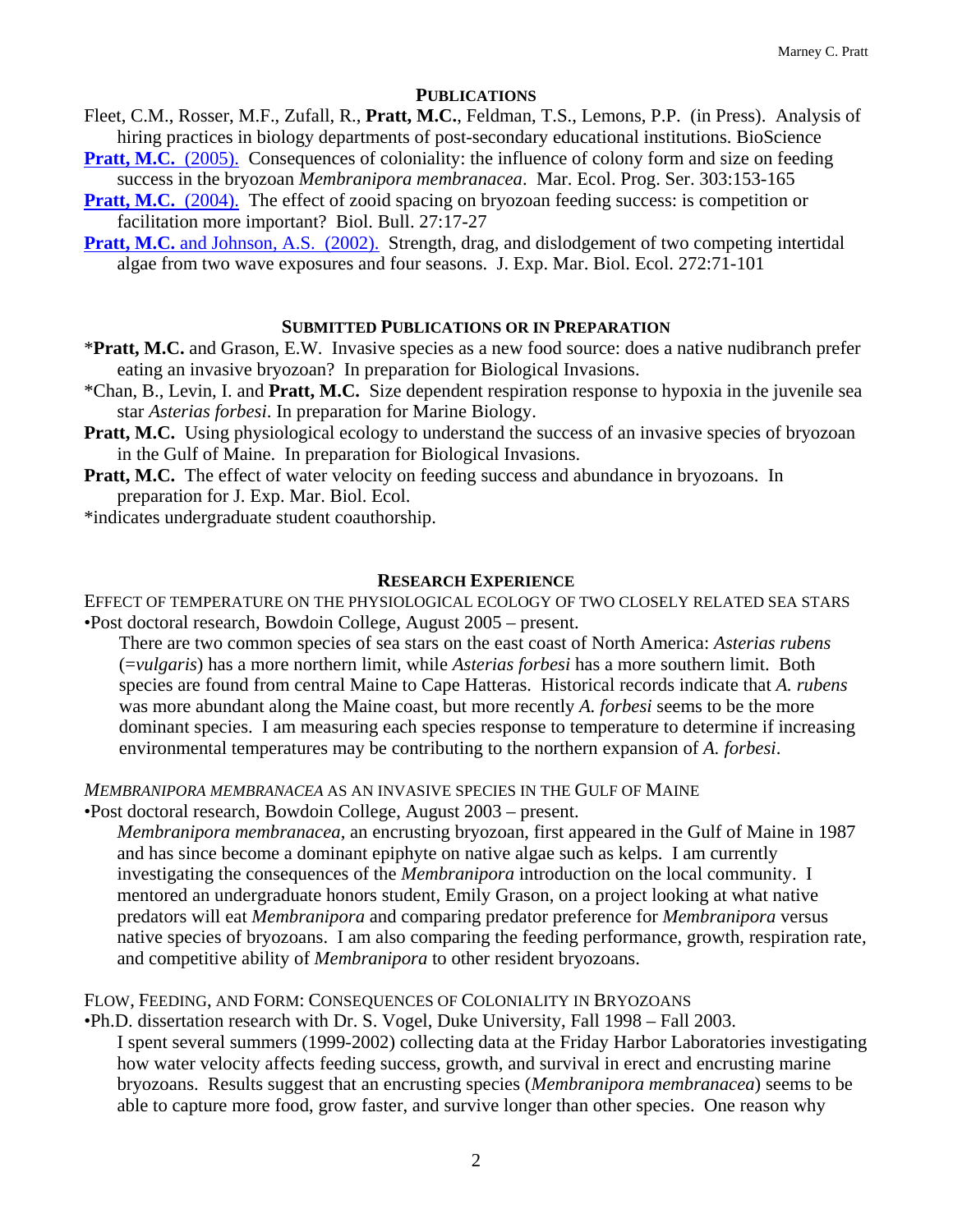*Membranipora* has such a high ingestion rate seems to be due to the dense arrangement of zooids and highly efficient coordinated filtering techniques.

# RISK OF DISLODGEMENT IN TWO INTERTIDAL SEAWEEDS

•Senior honors thesis with Dr. A.S. Johnson, Bowdoin College, January 1996 – May 1997.

This study investigated the seasonal and site-specific effects on the material properties of two codominant low intertidal red algae. We examined the ratio between breaking force and drag for two species of co-dominant, red algae, *Chondrus crispus* and *Mastocarpus stellatus*, in four seasons at two wave exposures. Despite differences in material properties and drag forces, these two species had a similar size-specific risk of dislodgment.

DISTRIBUTION AND ABUNDANCE OF INTERTIDAL ALGAE

•Self-designed project with E.A. Archie, Kent Island, Bowdoin Scientific Station, NB Canada, Summer 1995.

Mapped distributions and relative abundances of the dominant algae in the intertidal zone surrounding Kent Island. Also compiled a list of all intertidal organisms found around the island.

## **FELLOWSHIPS AND GRANTS**

Funds to buy equipment and cover costs of postdoctoral research:

•Faculty Research Grant. Bowdoin College. August 2004 – June 2005. (\$2000)

- •Rusack Coastal Studies Project Initiative Fund. Bowdoin College. August 2004 June 2005. (\$4200)
- •Coastal Studies Center Scholar-in-Residence Fund. Bowdoin College. August 2003 July 2004. (\$2000)

Funds to buy equipment and cover costs of Ph.D. dissertation research:

- •Doctoral Dissertation Improvement Grant. National Science Foundation. June 2002 May 2003. (\$7500)
- •Biology Dissertation Improvement Grant. Duke University. Spring 2001. (\$7000)
- •Wainwright Fellowship. Friday Harbor Laboratories. Summer 2001, 2002. (\$5000 each)
- •Project AWARE Foundation Grant. PADI. Summer 2001. (\$1000)
- •Zoology Grant-in-Aid of Research. Duke University. Summer 2000. (\$1000)
- •Grant-in-Aid of Research. Sigma Xi. Summer 2000, 1999. (\$700 each)

Fellowships to cover stipend and/or tuition during dissertation research:

•American Fellowship. American Association of University Women. July 2002 – June 2003. (\$20,000)

- •Graduate Research Fellowship. National Science Foundation. Three years. (\$80,000)
- •Friday Harbor Laboratories Scholarship. University of Washington. Summer 1998. (\$1200)

## **INVITED ORAL PRESENTATIONS**

- University of Maine, Orono, ME. April 2005
- Bigelow Laboratory for Ocean Sciences, West Boothbay Harbor, ME. October 2004
- Darling Marine Center, University of Maine, Walpole, ME. July 2004
- Bowdoin College, Brunswick, ME. May 2004
- University of Southern Maine, Portland, ME. April 2004
- University of New Hampshire, Durham, NH. October 2003
- American Association of University Women, Chapel Hill Chapter, Chapel Hill, NC. April 2003
- American Association of University Women, Wilmington Chapter, Wilmington, NC. March 2003
- University of Washington, Friday Harbor Laboratories, Friday Harbor, WA. July 2002, August 2001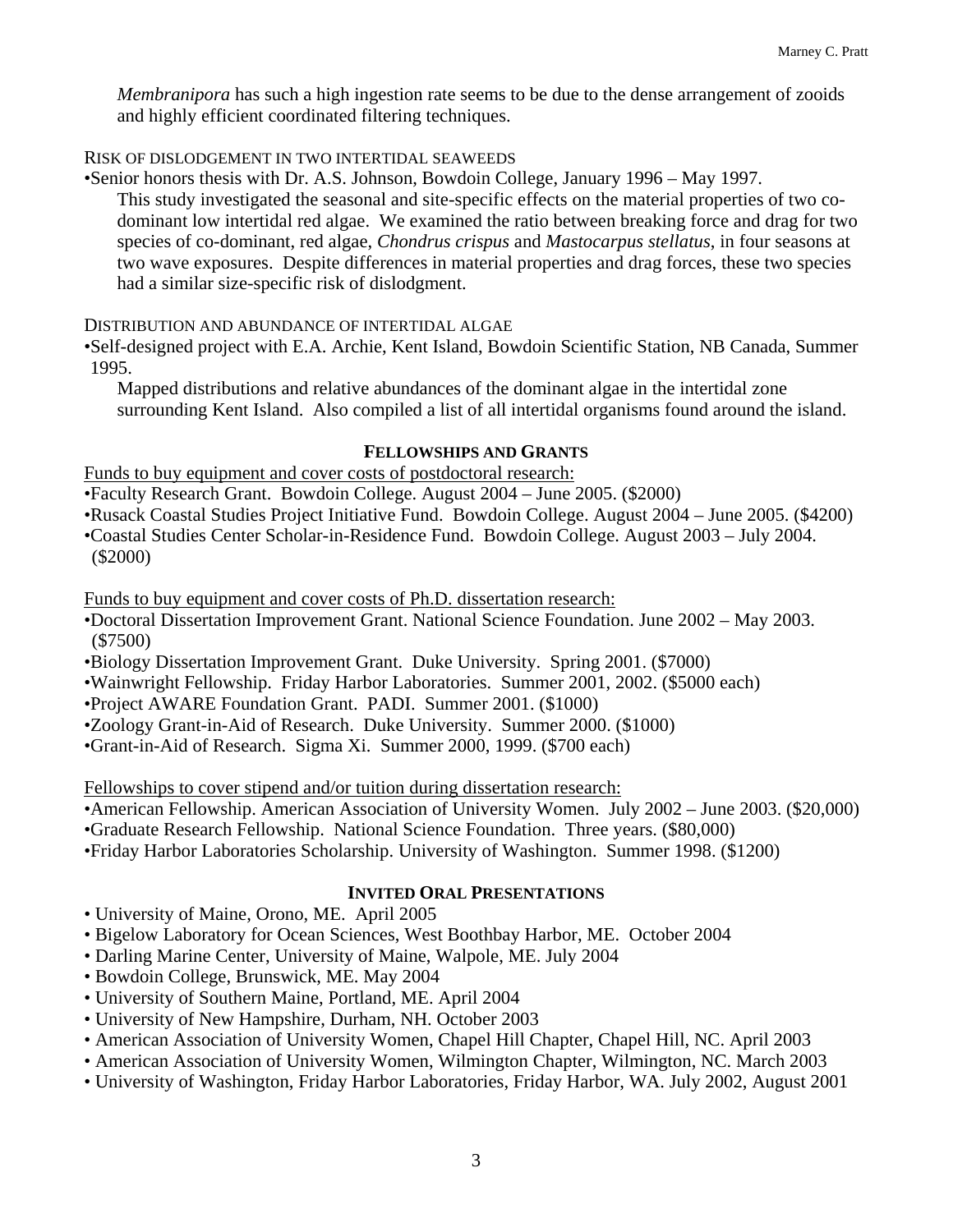## **CONTRIBUTED ORAL AND POSTER PRESENTATIONS**

- Benthic Ecology Meetings, Quebec City, Canada. March 2006
- Society for Integrative and Comparative Biology, Annual Meeting, Orlando, FL. January 2006
- Ecological Society of America, Annual Meeting, Montreal, Canada. August 2005
- L aboratory, Salisbury Cove, ME. April 2005 • 32nd Maine Biological and Biomedical Sciences Symposium, Mount Desert Island Biological
- Society for Integrative and Comparative Biology, Annual Meeting, San Diego, CA. January 2005
- Society for Integrative and Comparative Biology, Annual Meeting, New Orleans, LA. January 2004
- Ecological Society of America, Annual Meeting, Savannah, GA. August 2003
- Society for Integrative and Comparative Biology, Annual Meeting, Toronto, Canada. January 2003
- Society for Integrative and Comparative Biology, Annual Meeting, Anaheim, CA. January 2002
- International Bryozoology Association, Tri-annual Meeting, Dublin, Ireland. July 2001
- UNC-Duke Biology Graduate Student Symposium, Chapel Hill, NC. April 2001
- Society for Integrative and Comparative Biology, Annual Meeting, Chicago, IL. January 2001
- Benthic Ecology Meetings, Wilmington, NC. March 2000
- Society for Integrative and Comparative Biology, Annual Meeting, Atlanta, GA. January 2000
- Benthic Ecology Meetings, Portland, ME. March 1997
- Society for Integrative and Comparative Biology, Annual Meeting, Albuquerque, NM. December 1996

#### **PROFESSIONAL ASSOCIATIONS**

- Ecological Society of America, Spring 2003-present.
- Association of Women in Science, Spring 2000-present.
- International Bryozoology Association, Summer 1999-present.
- Society of Integrative and Comparative Biology, Fall 1996-present.

## **HONORS OR OTHER AWARDS**

- •Sumner Increase Kimball Prize. Bowdoin College, 1997. Book prize awarded to the member of the senior class who has shown the most ability and originality in the field of the Natural Sciences.
- •Copeland-Gross Biology Prize. Bowdoin College, 1997.

Book prize awarded by the Biology Department to the graduating senior who best exemplifies the idea of a liberal arts education.

- •*Phi Beta Kappa*. Bowdoin College, 1997.
- •James Malcom Moulton Prize in Biology. Bowdoin College, 1996. Award for outstanding junior majoring in biology.
- •CRC Press Freshman Chemistry Award. Bowdoin College, 1994. Award for outstanding first year student in chemistry.

## **LEADERSHIP AND COMMITTEES**

•Planning Committee for Teacher Training Program, Bowdoin College, Summer 2004-present. The Coastal Studies Center sponsors a weeklong summer training session for middle school science teachers. I lead the effort to develop the curriculum for the pilot program for Summer 2005, which focused on the issue of invasive species and provided science teachers with general background knowledge, information on local cases in the Gulf of Maine, activities they can use in the classroom, and experience doing research on invasive species in the field. [\(http://academic.bowdoin.edu/csc/bccsi/index.shtml](http://academic.bowdoin.edu/csc/bccsi/index.shtml))